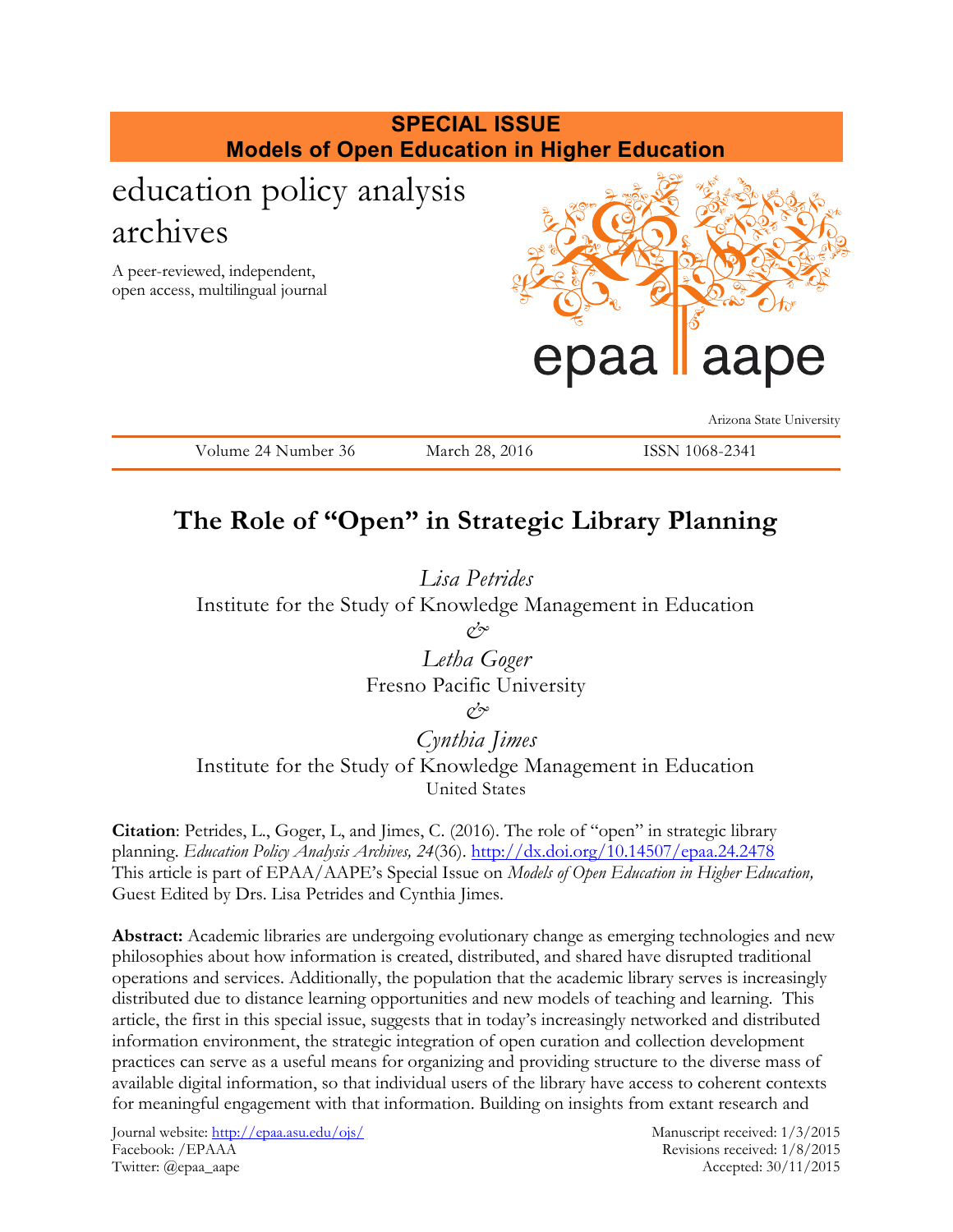practice, this article proposes that colleges and universities recognize a more inclusive open access environment, including the integration of resources outside of those owned or created by the institution, and a shift toward policies that consider open access research and open educational resources as part of the library's formal curatorial workflow and collection building. At the conclusion on this article, authors Lisa Petrides and Cynthia Jimes offer a commentary on the six remaining articles that comprise this special issue on *Models of Open Education in Higher Education*, discussing the significant role that "open" policy and practice play in shaping teaching, learning, and scholarship in the global context of higher education.

**Keywords:** academic libraries; open access; open access research; Open Educational Resources (OER); collection development; curation

#### **El papel de lo "abierto" en la planificación estratégica de las bibliotecas**

**Resumen:** Las bibliotecas universitarias están experimentando un cambio evolutivo en buena medida porque las tecnologías emergentes y las nuevas filosofías sobre cómo se crea la información, se distribuye y se comparte han alterado las operaciones y servicios tradicionales. Además, los grupos que una biblioteca académica atienden están cada vez más dispersos debido a las oportunidades de aprendizaje a distancia y los nuevos modelos de enseñanza y aprendizaje. En este artículo, el primero de este número especial, sostenemos que en un entorno donde la información esta cada vez más interconectada y distribuida, la integración estratégica de las prácticas de curación y desarrollo de colecciones abiertas puede servir como un medio útil para organizar y centralizar la masa dispersa y diversa de información digital disponible para mejorar las practicas de descubrimiento por parte de los usuarios a través de las bibliotecas académicas. Sobre la base de la investigación y prácticas existentes, este artículo propone que las universidades reconozcan un ambiente más inclusivo para el acceso abierto, incluyendo la integración de los recursos fuera de los que son propiedad o creados por la institución, y un cambio hacia políticas que tengan en cuenta la investigación de acceso abierto y recursos educativos abiertos como parte de los recursos formales en el flujo de trabajo y la recogida curatorial de la biblioteca. A la conclusión de este artículo, los autores Lisa Petrides y Cynthia Jimes ofrecen un comentario sobre los seis restantes artículos que componen este número especial sobre Modelos de Educación Abierta en la Educación Superior, discutiendo la importancia del papel que la política y prácticas "abiertas" tienen en la configuración de la enseñanza, el aprendizaje, y la investigación en el contexto global de la educación superior. **Palabras clave:** bibliotecas universitarias; acceso abierto; acceso abierto a la investigación; Recursos Educativos Abiertos (REA); desarrollo de colecciones; curadoría

#### **O papel do "aberto" no planejamento estratégico das bibliotecas**

**Resumo:** As bibliotecas universitárias estão passando por uma mudança evolutiva em grande parte porque as tecnologias emergentes e novas filosofias sobre como a informação é criada, distribuída e compartilhada alteraram as operações e serviços tradicionais. Além disso, grupos que frequentam uma biblioteca acadêmica estão cada vez mais dispersos por causa das oportunidades de aprendizagem à distância e novos modelos de ensino e aprendizagem. Neste artigo, o primeiro deste dossiê, argumentamos que, em um ambiente onde a informação é cada vez mais distribuída em rede e, integração estratégica de práticas de curadoría e desenvolvimento de coleções abertas pode servir como uma maneira útil para organizar e centralizar o corpo disperso e diversificado de informação digital disponível para melhorar as práticas de descoberta pelos usuários através de bibliotecas acadêmicas. Com base em pesquisas e práticas existentes, este artigo propõe que as universidades desenvolvam um ambiente mais inclusivo para o acesso aberto, incluindo a integração de recursos externos a aqueles possuídos ou criados pela instituição, e uma mudança na direção de políticas que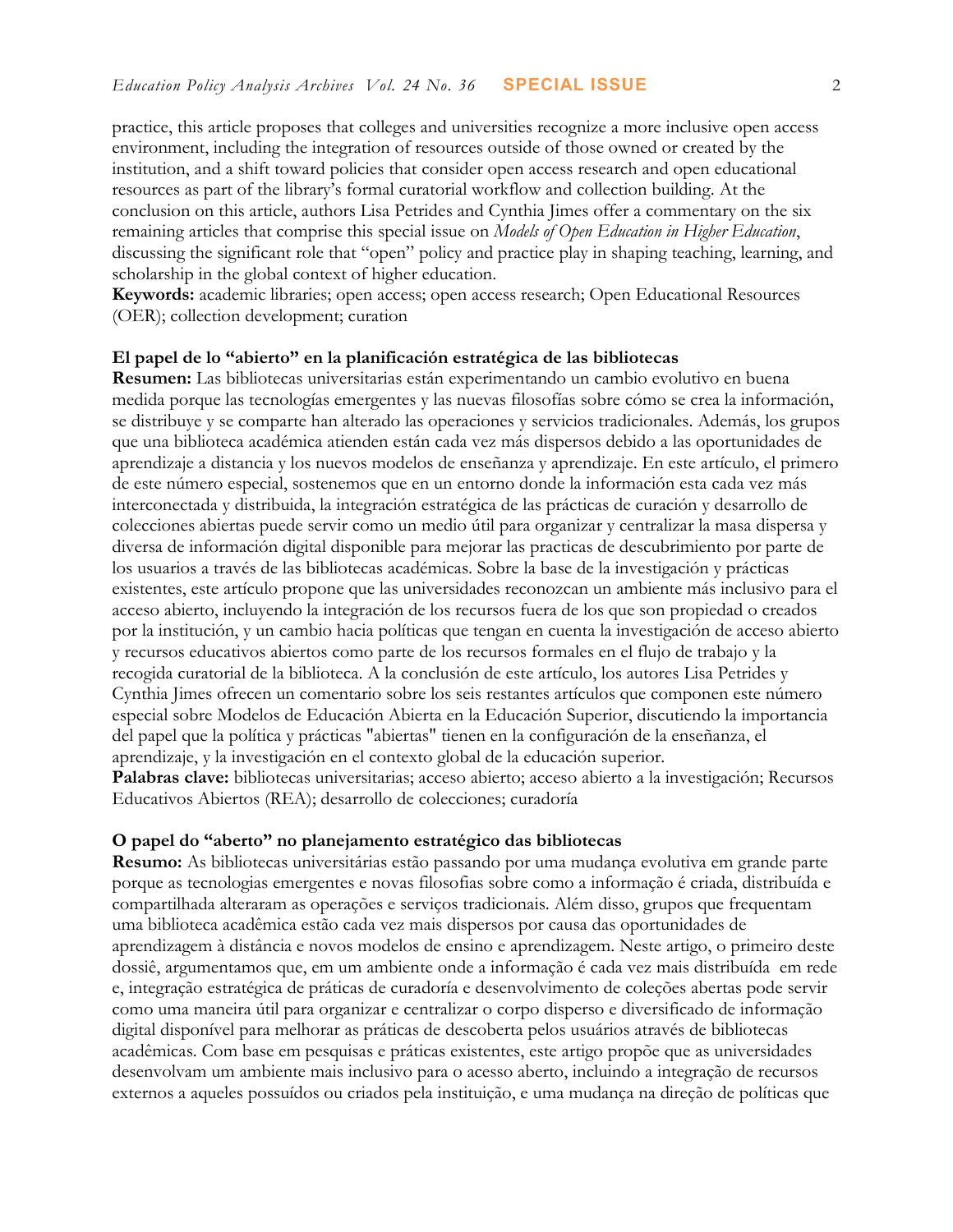tomem em conta o acesso aberto e recursos educacionais abertos como parte dos recursos formais no fluxo de trabalho e a coleção curatorial da biblioteca. Na conclusão deste artigo, os autores Lisa Petrides e Cynthia Jimes oferecem um comentário sobre os seis artigos neste dossiê sobre os modelos de Educação Aberta no Ensino Superior, discutindo a importância do papel que a política e prática "aberta" têm na formação, ensino, aprendizagem e pesquisa no contexto global do ensino superior.

**Palavras-chave:** bibliotecas universitárias; acesso aberto; o acesso aberto à pesquisa; Recursos Educacionais Abertos (REA); desenvolvimento de coleção; curadoría

## **The Role of "Open" in Strategic Library Planning**

Over the past decade, the value of the traditional academic library with its physical and printed formats has been challenged, as users increasingly use network-level discovery tools and the Internet to find and access digital resources that meet their information needs (Dillon, 2008). And yet, although ubiquitous availability of web-based information appears to be the new norm, many students, faculty, and practitioners are not able to access a significant portion of valuable research, data, and resources that could inform and advance their practice. This is partially due to the fact that many resources are associated with technical, legal, and financial barriers, which in turn results in large portions of content being held behind paywalls. At the same time, though, a growing volume of highly valuable open access research and educational content remains largely untapped by higher education stakeholders because, although openly licensed and accessible, their curation and organization continue to lie outside of traditional library workflows and practices (Allen et al., 2015; SPARC, 2016).

The historical structure of libraries was designed to be a cost-effective and an efficient means of providing access to relatively scarce physical objects—through localized collections, managed organization of and access to relevant resources, and discovery tools such as the catalog (Jones, 2011). However, over the past decade, academic libraries have become increasingly digital, and like the postsecondary education institutions that they are a part of, libraries face heightened demand to provide a rich and varied set of affordable and accessible resources and services in a sustainable way (Simmons-Welburn, Donovan & Bender, 2008).

The fact that open access (OA) research and open educational resources (OER) are not yet mainstreamed into academic library collection development workflows demonstrates a missed opportunity to bridge the gap between historical library curation practices and the potential benefits of 21st century technologies. While OA research applies to free, unrestricted, immediate access to online academic research (Lasko et al., 2011), OER are defined as teaching, learning, and research resources that reside in the public domain or have been released under an intellectual property license that permits their free use and re-purposing by others (William & Flora Hewlett Foundation, 2013). As articulated by the Scholarly Publishing and Academic Resources Coalition (SPARC), the current system for curating and disseminating research overlooks the possibilities offered by digital technologies, including the potential for an open system for accelerating research, knowledge, and scholarly content through contributions to existing findings from anyone, anywhere, and at any time (SPARC, 2016; c.f. IFLA, 2016; Lawton & Flynn, 2015).

The authors of this article, as open education researchers, advocates, and library science professionals, seek to respond to this gap by elevating the discussion between academic library administrators, collection development officers, and instructional and scholarly communications librarians—toward policies and practices that mainstream the curation and organization of open resources into core library collection development workflows.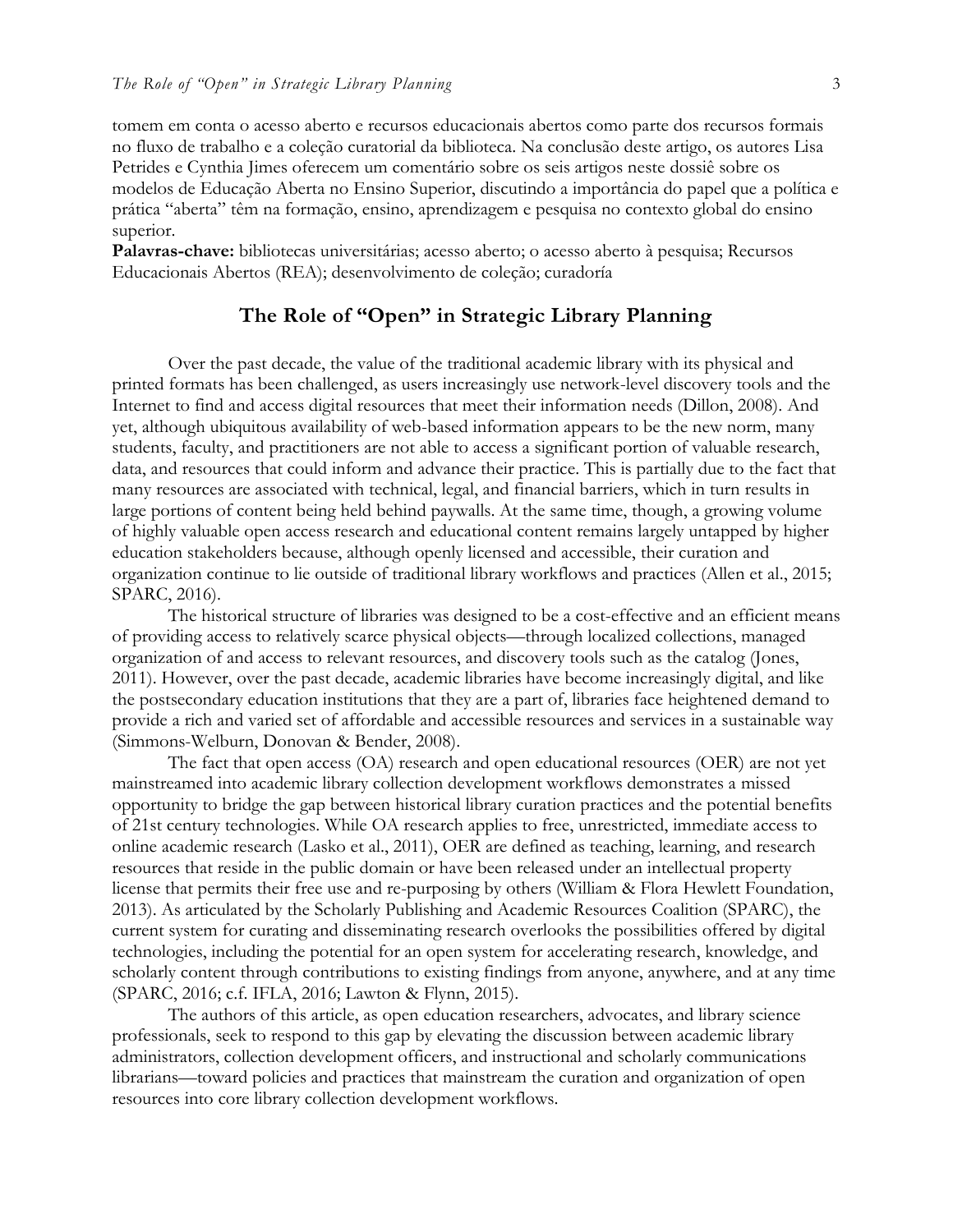## **Evaluating Core Library Practice Through the Lens of "Open"**

In spite of the dynamic, distributed, and ever-expanding information landscape within which academic libraries today operate, collection development remains a central function and core service of the library (Saunders, 2015). Users continue to expect libraries to provide authoritative collection development and high-level access to relevant resources and research in their field of study and practice. In this environment, targeted curation and collection development is more needed than ever, as a means of improving access for scholars, researchers, and practitioners to high-quality collections of materials and services through the university library (Palmer et al., 2009). Although open access (OA) services and policies have been implemented by many universities globally as part of institutional repositories that house and serve local scholarship, there has, as of yet, been little discussion and integration of open access policies and approaches into libraries' mainstream collection development policies (Bonn, 2015).

According to Matarazzo and Pruzak (1990), the value of the academic library should be measured first and foremost in terms of users and stakeholder groups. Further, Lee (2005) identifies several components that are important to users seeking information in an academic library, including precision of search, ease of use, well-structured presentation of available resources and information, and access to the collections of other institutions. In specifically examining digital collections, other scholars have found that users expect digital library collections to provide instant availability, material stability, organization of material by sub-collections, and ability to narrow the focus of a search to increase relevancy and usefulness of returns (see, for example, Bonn, 2015; EUN, 2009; Lee, 2005).

This article further emphasizes that in today's widely distributed and expanding information landscape, faculty, students, and staff will also greatly benefit from increased access to curated and organized collections of open access research (OA) and open educational resources (OER) through the library. The International Federation of Library Associations (IFLA), in its *Statement on Open Access to Scholarly Literature and Research Documentation*, emphasizes that comprehensive open access to scholarly literature is central to knowledge building and to the identification of solutions to global challenges, and that it helps maintain the the integrity of the system of scholarly communication by ensuring that research findings are available for unrestricted examination, discussion, and refutation (IFLA, 2016). Furthermore, open access provides opportunities for niche and developing subject areas to establish resolute research outlets, often limited or slow to emerge in the subscription-based publishing world (Lawton & Flynn, 2015).

To meet the growing need to provide access to open research and scholarly literature, many universities have developed institutional repositories to openly house the output of their researchers; however, as Bonn (2015) points out, there are few well-marked paths to these repositories and they most often sit outside of the local library catalog, remaining invisible to potential readers. In the United States, large services such as SHARE (Shared Access Research Ecosystem) and CHORUS (Clearinghouse for the Open Research of the United States) are aggregating and serving open research. These efforts continue to serve content outside of the mainstream library discovery system and, as such, their value for adding discovery from within library systems is yet unrealized, presenting another layer of discovery challenges for users (Ibid). Until open access research and open educational resources are integrated into the mainstream curation workflow of the library, their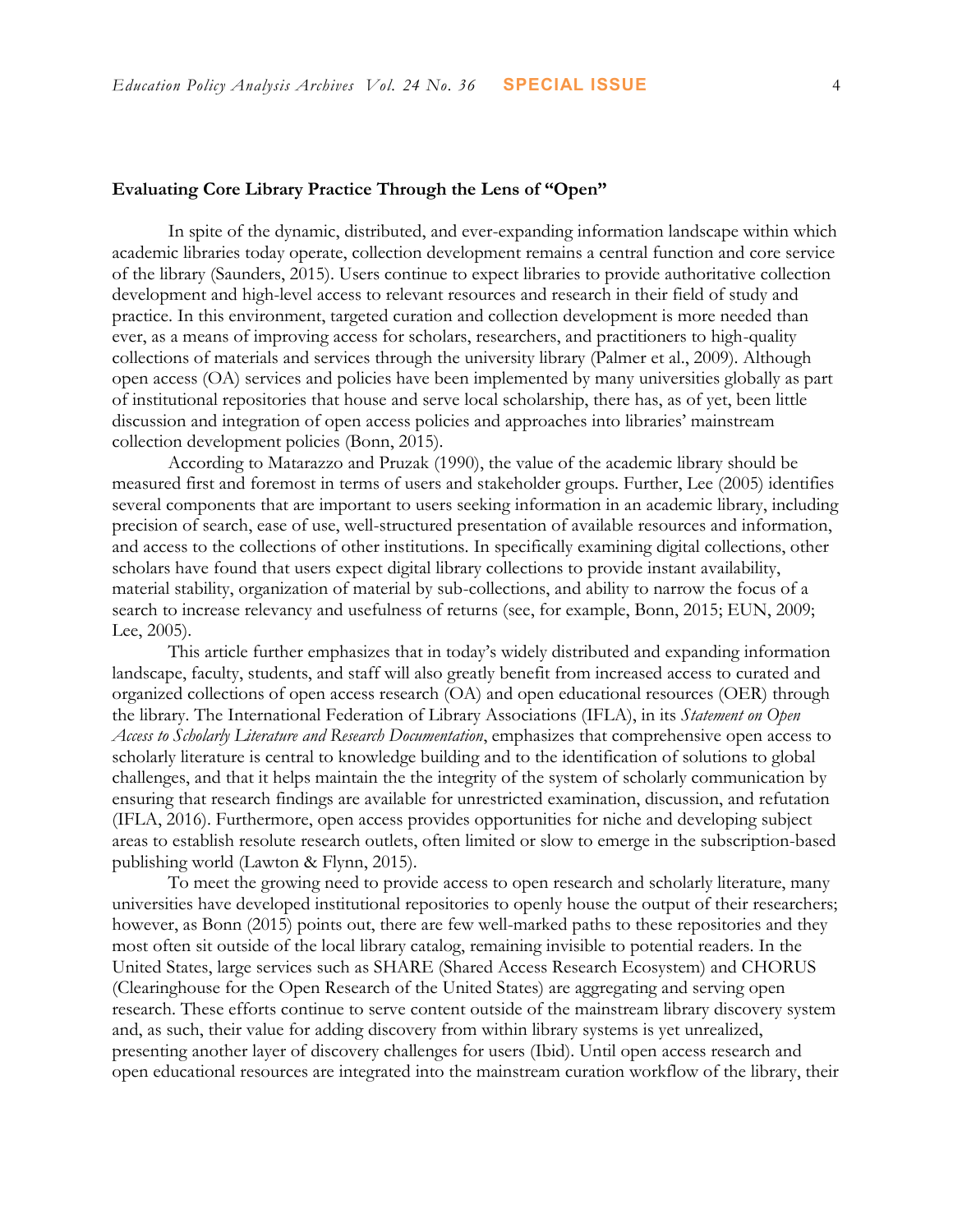discovery and access will continue to run in a separate—and yet parallel—stream from other resources in the library collection.

Recent scholarship has also shown that access to and use of open educational resources by higher education faculty and students enhances teaching, learning, and student retention. Wiley et al.'s (2016) examination of OER adoption in business administration course sections at Tidewater Community College in the U.S. revealed a significant reduction in student drop rates as compared to students in course sections where OER had not been adopted. Additionally, Petrides et al.'s (2011) study of the impact of open textbook use on teaching and learning found that faculty's adoption and use of an open textbook in statistics courses lead to new collaborative teaching practices focused on ways to use and integrate new, open curriculum materials into their existing course plans.

Even so, a 2014 study from Babson Survey Research Group and Pearson found that only one third of the faculty whom they surveyed claimed to be aware of open educational resources. According to the same survey, the biggest deterrents to use of OER are lack of a comprehensive catalog of resources, difficulty of finding needed resources, and lack of understanding about open licensing, which reportedly led to concerns about the use of openly licensed content (Allen & Seaman, 2014). The fact that search and discovery of open resources is identified as a significant deterrent to their use clearly calls for stronger integration of open access research and open educational resources into the curation workflows of all librarians. This includes mainstreaming the organization of open collections into the library, with indexing to enable discovery at the library user's primary point of access—the library catalog.

#### **The Current Siloed Nature of OA and OER**

As noted, although open access (OA) services and policies have been implemented by universities across the globe as part of institutional repositories that house and serve their intellectual works, there has, as of yet, been limited discussion and integration of open access research and open educational resources more broadly into mainstream library collection development policies. A 2014 survey of chief collection development officers at 78 North American academic libraries undertaken to inform institutional collection policy at the University of Toronto—found that the majority of officers surveyed recognized the importance of the inclusion of OA philosophies in collection development policies. However, the survey also revealed that for the libraries represented in the survey, there has been minimal emphasis or uptake on the strategies to do so (Dyas-Correa & Devakos, 2014). Findings from the collection development officers survey further revealed specific barriers to inclusion of OA policies, including the perceived prematurity of including OA in collection policy or strategy statements; a lack of urgency, due to limited funds being available to invest in OA; a desire for policies to be agnostic and not to promote or eliminate any particular form of material or means of access; the challenge of keeping policies up to date; and a lack of alignment with the larger institution on scholarly sharing issues (Dyas-Correa & Devakos, 2014).

These findings are underscored through a 2014 content analysis of publically available strategic plans of North American academic libraries undertaken by Saunders (2015). Saunders' analysis revealed that collection building was a key priority for libraries, with 100 percent of the libraries including collection building in their strategic plans. However, less than 25 percent of the libraries addressed open access initiatives in their strategic plans, and there was no information provided about library planning for inclusion of OER in library strategic planning. Saunders summarizes the study's findings as follows: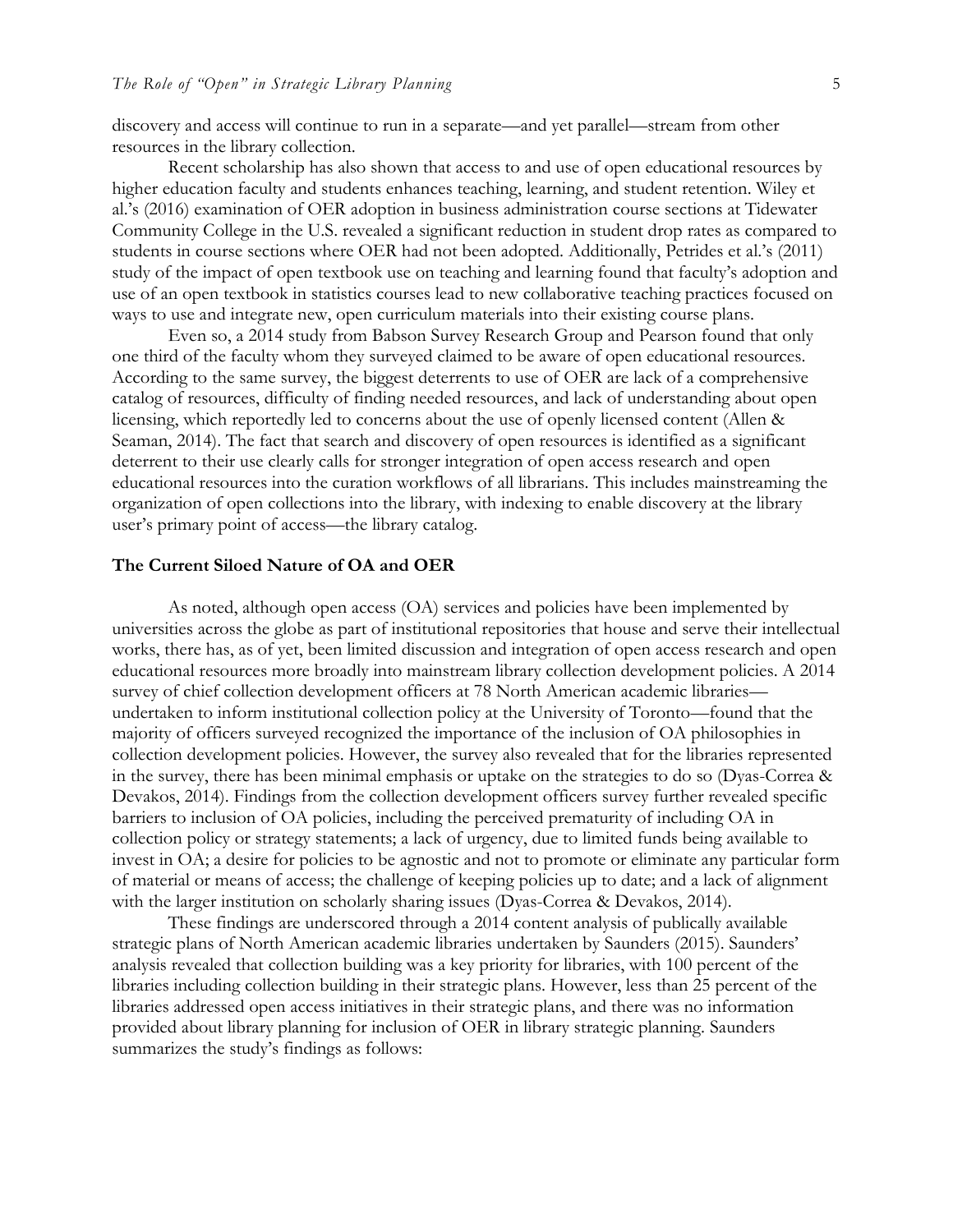"[…] the priorities of the plans included in this study, however, seem to be largely within traditional library areas. Rather, to put it bluntly, these plans seem to reflect the notion that what is reported as strategic planning in many libraries is less strategic and more a reactive form of long range resource allocation planning that lacks leader-defined vision, [and] does not apply competitive environmental analysis" (Saunders, 2015, p. 290).

In sum, the management of open access materials still largely falls outside the workflows of library collection development, including inclusion in catalogs or indexing services (Dyas-Correa & Devakos, 2014). Most institutional repositories, as well as other large initiatives (Research Gate, CHORUS, SHARE, eScholarship, and others) include pathways and workflows that enable academics to upload their research to OA repositories. In some academic libraries, scholarly communication librarians may train and support faculty to share research in these repositories. At the same time, though, scholarly communications librarians are seldom directly connected to the collection development librarian, and the work of the two generally does not intersect or run in close parallel (Ibid). This results in a gap in the work of collection building, and requires that library users must often go outside of the library catalog to discover open access research and OER.

## **Integrating Open Practices Across the Library**

*Foundations for OER Strategy Development,* a summary of recommendations that grew out of a year-long conversation among leaders in the OER movement, discusses the significant progress that has been made in expanding the availability of OER, but also notes that the potential for mainstreaming open practice to scale has not been reached, citing, among other factors, challenges experienced by users attempting to discover such resources (Allen et al., 2015). To remain responsive to users, institutions must address strategic questions about how they can help reach a common goal—including how to best integrate and mainstream the curation, organization, and use of open access research and educational resources into the workflows and services of their libraries. Below is a set of recommendations that seek to support libraries in elevating the conversation within their institutions and across the profession, in order to address key areas for building open curation and collection development practice in the post-secondary academic library.

**Leverage existing and emerging public policy.** To frame the advantages of building open access practices in the post-secondary academic library, libraries may choose to articulate the institution's role in meeting emerging public policies that support the adoption and dissemination of OA and OER as an investment in sustainable human development at local, national, and international levels. Particularly among educational and governmental institutions, recent years have witnessed proposals and enactments of policies that propel widespread integration of OA and OER within the public sphere. For instance, the U.S. government recently issued a mandate requiring large federal agencies to develop plans for improving the public's ability to locate and access the results of federally funded research—from scholarly publications, to digital scientific data—by making them freely available. Internationally, UNESCO's Education 2030 Framework for Action calls for OER to be an integral part of achieving goals for equal access to affordable, high-quality tertiary education. Leveraging these existing and emerging public policies will allow libraries to convey the timeliness and urgency of their conversations.

**Build shared values and understandings.** Toward achieving greater alignment of purpose and vision, it is vital that institutions provide forums for discussions to identify and clarify values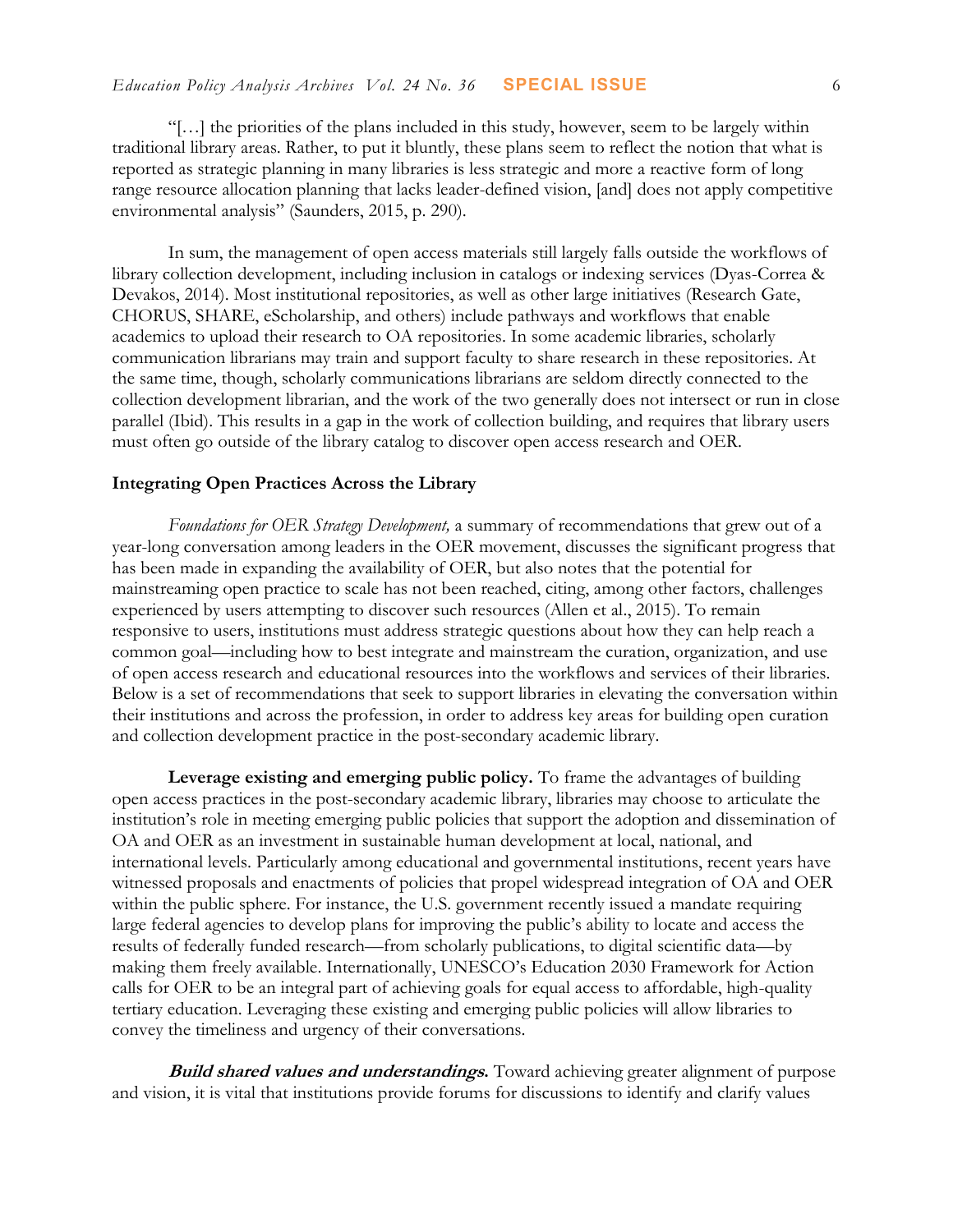#### *The Role of "Open" in Strategic Library Planning* 7

shared among core stakeholders who influence the formation of library policies. These core stakeholders include college administration, faculty, library administrators, and collection development officers, as well as scholarly communication and instructional librarians. Such forums allow stakeholders to discover and build their understanding of shared values around open access research and educational resources, as a consequence of the alignment of OA and OER with the mission and core functions of the academic library.

**Include "open" in strategic planning.** As shared values and existing national and statelevel policies indicate the necessity of integrating and mainstreaming the curation, organization, and use of open resources into the workflows and services of libraries, institutional leadership will need to ensure that open resources are included in strategic planning. As part of that planning process, it will be important to consider how open curation practices may be included in collection development policies. For instance, in order to build OA collections, it may be prudent to redirect local collections funds specifically toward supporting curation of open resources. Strategic policy development will benefit from careful examination of library workflows, with attention to areas in the library where traditional library workflows and the work of the collection development officer, scholarly communication librarian, and instructional librarian may be more closely aligned.

**Advocate for increased indexing of open access material.** Concomitant with strategic planning and policy development, librarians and collection development officers may advocate for increased indexing of open access material. Specifically, they may request or even require transparency from commercial bibliographic services around the extent of their OA indexing, and suggest that they increase the percentage of open access resources provided. Furthermore, they may engage collaboratively to ensure open resources are included in the work of consortium level bibliographers.

**Discover a starting point.** At a tactical level, a significant step for libraries is connecting with faculty and scholars to identify gaps in information resources within the library, in order to better meet their information needs. However, it is important to note that the breadth and depth of OA and OER is not yet evenly distributed across disciplines, so it will be necessary to identify a topical collection rich in OA and/or OER as a place to begin new practices by prioritizing the integration and mainstreaming of high-quality open resources in these targeted areas.

**Share as you learn.** In order to advance both thought and practice that extends access to OA and OER through the academic library, professional organizations may be leveraged as seedbeds for sharing what is being learned, with a goal of collaboratively building best practice in open curation and collection development practices across the profession. More locally, strategic outreach efforts will help to ensure that researchers, instructional faculty, students and administrators on campus are aware of how to best access and share open resources through the library. Among these constituents, seek to cultivate open access leaders across campus, as well as to provide opportunity through an array of communicative channels for their voices to speak of the value of open to their work.

### **Conclusion**

Until open access research and educational resources are integrated into the collection development and curation workflow of academic libraries, the discovery of these valuable resources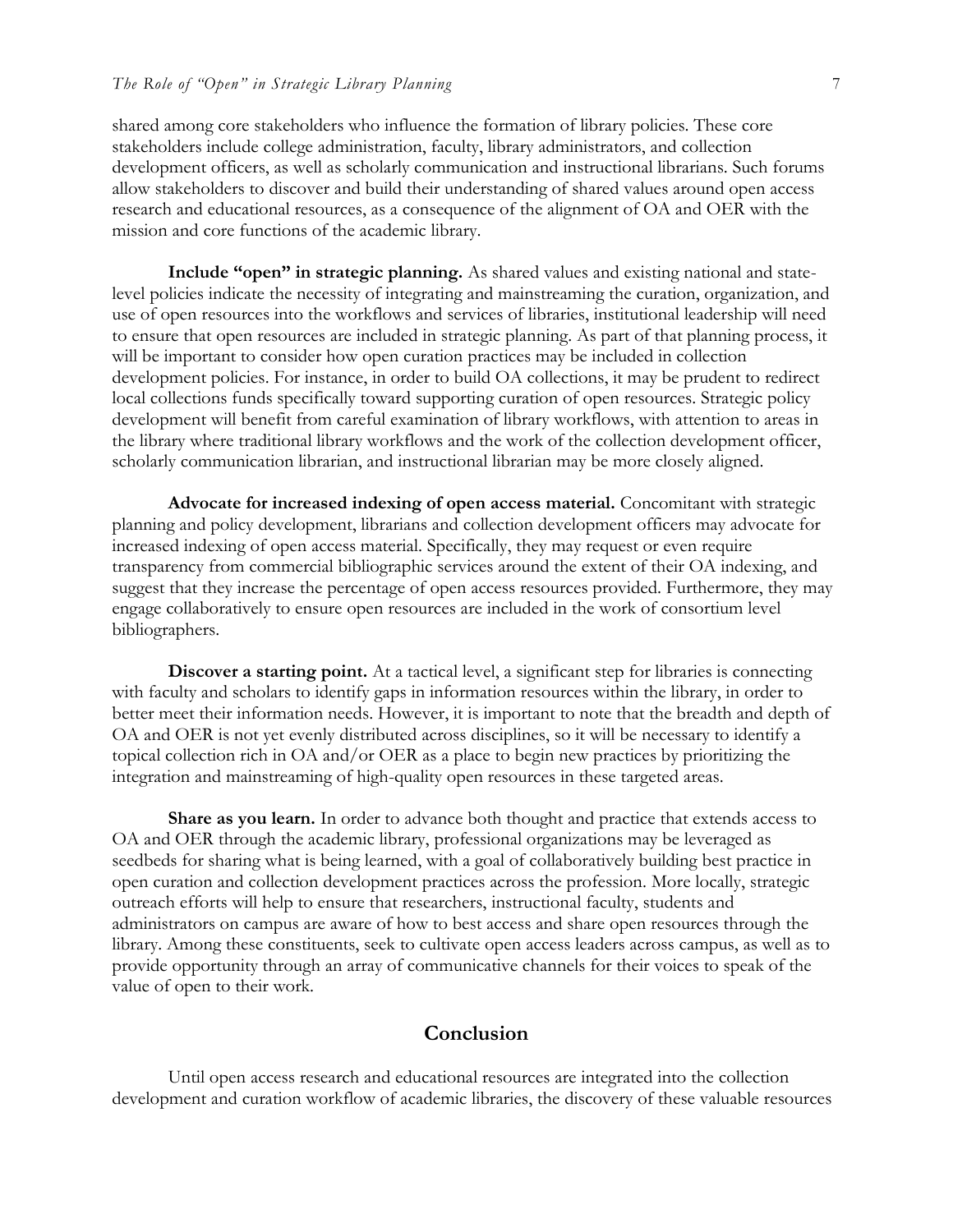will remain largely limited to repositories outside of library catalogs, generating a silo effect that diminishes the ability of libraries to perform their core collection development functions. Importantly, this limits opportunities for users of the library to contribute to and advance scholarship and practice through the use of open resources. As emergent public policy seeks to cultivate the systematic integration of OA and OER in support of sustainable human development within and across educational and governmental institutions, proactive library collection development strategies can leverage these inroads toward the creation of meaningful, well-organized pathways for discovery and use of open access research and educational resources.

# **About the Special Issue: Models of Open Education in Higher Education**

Higher education is witnessing the emergence of new paradigms for teaching and learning through the advent of open educational resources (OER) and open access (OA) research. While the practice of education has always sprung from the foundational concept of leading students to greater knowledge and skills, the introduction of digital resources and Internet technology into everyday life on a global scale has profoundly transformed how institutions and faculty understand and approach teaching materials, curricula, and research. OER and OA have significantly advanced this paradigmatic transformation by empowering faculty, staff, and students alike in discovering, creating, and sharing new knowledge through channels that facilitate new modes of independent and interactive learning and scholarship.

As OER enable free access to high quality teaching materials that can be modified and localized, educators from a broad range of academic disciplines are crafting OER-rich curricula to better support student success. Many institutions of higher education have also leveraged digital repositories to establish OA collections to provide ways for faculty and students to easily discover and contribute to digital materials and research.

At the same time, the potential for increasing access to high-quality education continues to motivate inroads for supporting OER and OA through public policy. Recognizing OER as an investment in sustainable human development, policy makers at local, national, and international levels have proposed and enacted policies and support systems that incentivize and cultivate systematic implementation and integration of OER. For instance, the municipality of Sao Paulo, Brazil, issued a decree that educational works produced within public schools must be openly licensed and publicly accessible on the Internet. In a similar vein, the U.S. Open Government Partnership is expanding access to educational resources through open licensing and technology. At an international scale, UNESCO's Education 2030 Framework for Action calls for OER to be an integral part of achieving goals for equal access to affordable, high-quality tertiary education.

Although the benefits afforded by OER and OA are increasingly evident, the higher education sector continues to evolve in its knowledge and understanding of the real and potential impacts of their integration on curriculum, pedagogy, and policy, and with respect to the discovery of best practices in utilizing open resources to advance educational goals.

This special issue aims to further collective understanding of the advantages and the potential impact of OER and OA integration by bringing together a set of articles that discuss policy and practice shaping open education in the global context of higher education. Focusing on strategies derived from examples in research and practice, the series illustrates the diverse methods by which higher education stakeholders are currently addressing the challenges to adopting and implementing OER, as well as frameworks to support enhanced integration of OER and OA more systemically, within and across institutions.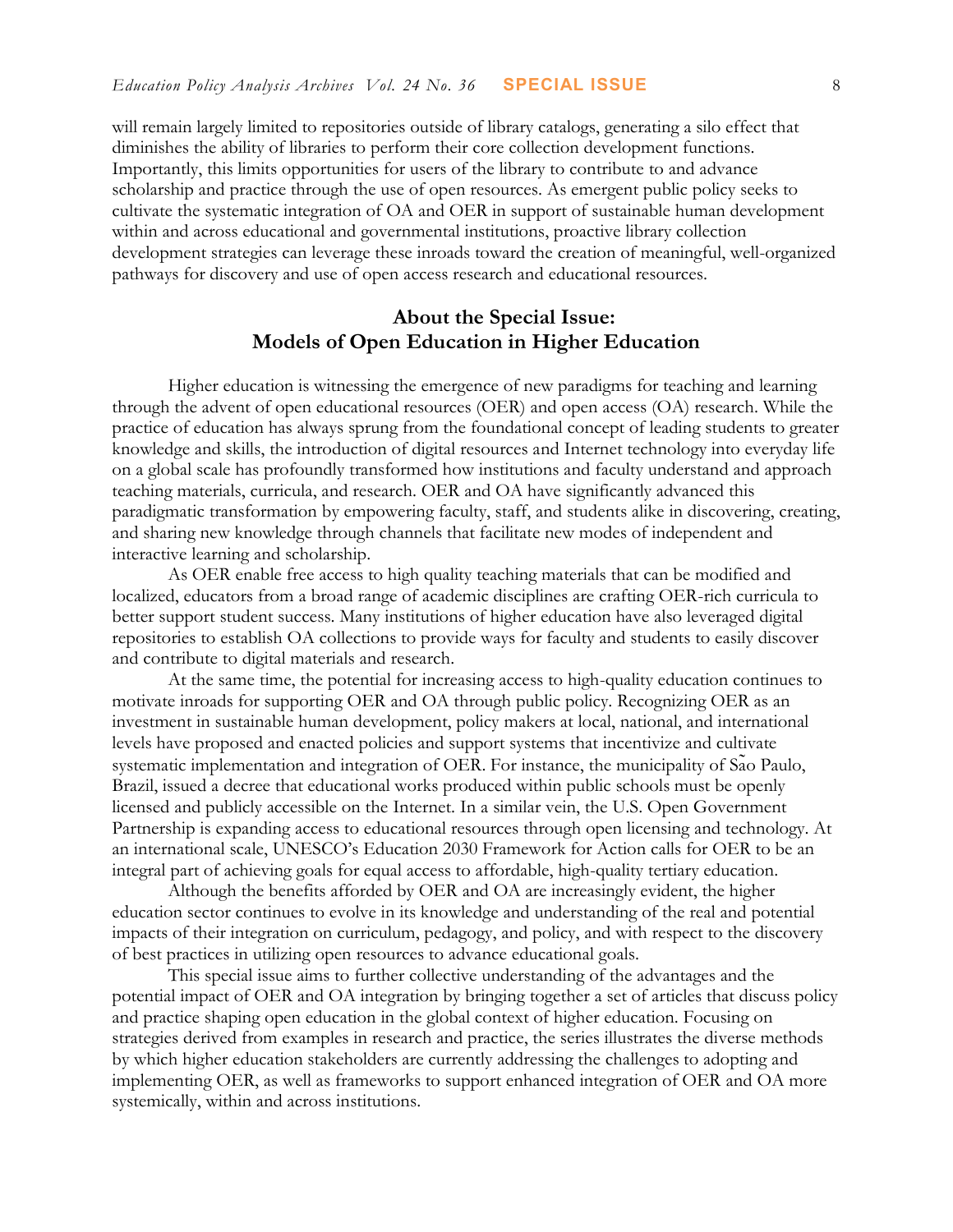### *The Role of "Open" in Strategic Library Planning* 9

After the present authors' article that addresses the role of open in strategic library planning, the special issue turns to an article that surveys efforts in India to increase access to education through OER, and to develop skills for educators to use and implement OER in their teaching. In describing the government-endorsed programs and initiatives that seek to address geographical disparities in access to education and shortages of qualified faculty, authors Archana Thakran and Ramesh Sharma highlight the advantages conferred by OER in supporting current efforts to achieve quality and equity in educating India's large and growing population.

The third article continues the theme of access to higher education through a discussion of MOOCs and policies related to their credentialing in the United States. In particular, Jason Stone examines Arizona State University's recent innovative Global Freshman Academy (GFA) pilot, in partnership with the non-profit MOOC provider edX. The partnership is examined against the backdrop of an announcement by the American Council on Education (ACE) recommending college credit for a set of approved MOOCs provided by two for-profit edX competitors. Stone suggests that the ACE announcement, coupled with the GFA pilot, signals the growing acceptance of MOOCs as a viable pedagogical format. He also notes that the GFA pilot, undertaken by an authoritative and prestigious institution, may function as a potential test case for the question of expanded credentialing and pathway flexibility in higher education.

The fourth article turns to the level of individual OER use, and specifically to a discussion of the ways to support uptake and adoption of OER at the faculty level. Authors Martin Ebner, Sandra Schön, and Swapna Kumar discuss how OER implementation brings with it a unique set of challenges in German-speaking higher education contexts, stemming in part from copyright laws that make sharing and reuse of educational materials less prevalent (and less familiar) for faculty in these countries. The authors offer a revision of the UNESCO-COL (2011) *Guidelines for Open Educational Resources in Higher Education* to include the crucial role of instructional support services (*hochschuldidaktische Zentren*, or "didactics centers") for increasing faculty uptake and development of OER. Their revision proposes a set of supplementary guidelines for leveraging the expertise of instructional support staff to establish institution-wide strategies for OER implementation.

The fifth article offers a discussion of course-level implementation of OER, and specifically consideration of the ways in which OER can enhance teaching and learning in foreign language courses. Based on their experiences as practitioners in the UK and Australia, authors Teresa MacKinnon and Sarah Pasfield-Neofitou argue for the pedagogical advantages made possible by "produsage," whereby passive users become active producers of content through modifying, adapting, and sharing resources with authentic audiences. Making a case for produsage as a way to engage the "soft power" of popular culture through YouTube videos as authentic learning materials, the authors subsequently propose a model for grassroots OER, including a discussion of policies and practices to support the dissemination and modification of open content for language learning.

The sixth article in the series offers empirical research that demonstrates the benefits of OER for student learning more broadly, and a financial sustainability model to enable OER adoption across institutions of higher education. The authors, David Wiley, Linda Williams, Daniel DeMarte, and John Hilton III, propose a financial sustainability model known as the Increased Tuition Revenue through OER, or the INTRO model. Piloted through a set of courses in the business administration Z-Degree program at Tidewater Community College, this model demonstrates that faculty adoption of OER results in higher student enrollment, lower student attrition, and a concomitant increase in tuition revenue--some of which, the authors argue, could then be used to cover the cost of providing ongoing OER adoption services in a climate of shrinking budgets. According to this model, OER adoption generates sustainability funding as a function of increased student success.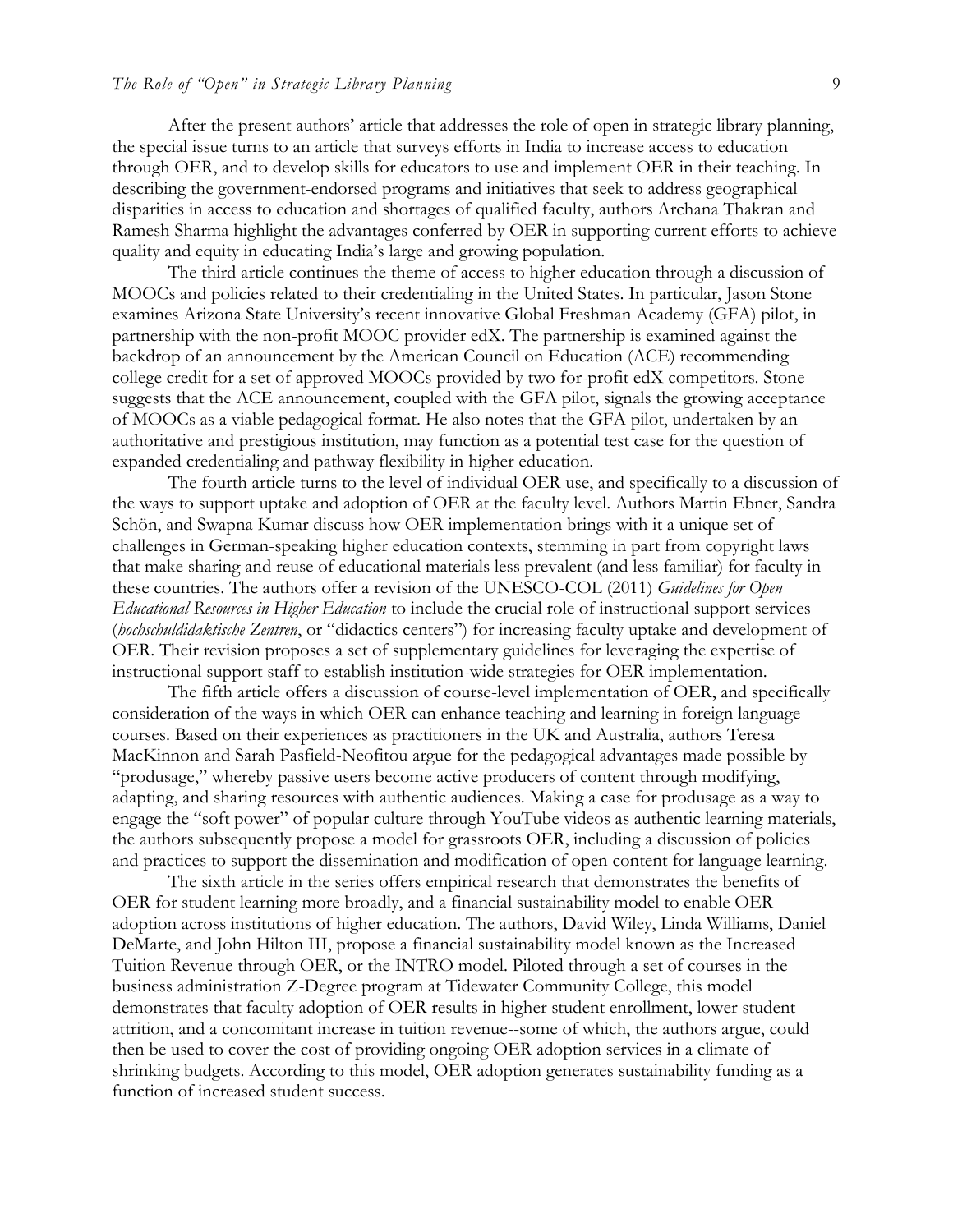The final article offers a framework to assist policy makers and practitioners in evaluating strategies for addressing many of the OER adoption and uptake challenges identified in the special issue's preceding articles. Based on a review of literature addressing OER implementation efforts across higher education programs globally, authors Kate Judith and David Bull identify five common areas of challenge involved in implementing OER at the course level. The authors identify strategies gleaned from the literature, which they categorize according to an ontological continuum that assesses the types and degrees of support involved, as well as the degrees of control and risk. The authors discuss the resultant continuum in terms of the gains and losses entailed in applying diverse strategies toward implementing OER and cultivating open practices in higher education.

Ultimately, increased student and faculty success is the motivating core of the transformations currently underway in higher education. With that common goal in sight, this collection of articles highlights a number of specific policies and support systems that are enabling higher education stakeholders to influence the uptake and impact of OER. It is our hope that this special issue will strengthen the momentum and forward the progress of OER integration in the context of higher education, so that institutions can continue to effectively teach and engage the students that they have, in the world that they live in.

## **Acknowledgements**

We would like to thank Renae Keep for her invaluable contributions in editing this special issue and for her significant thought partnership throughout the process. We also would like to thank Erin O'Connell, Ph.D., for her feedback, critical analysis and review during the editing process.

## **References**

- Allen, N., Browne, D., Forward, M. L., Green, C. & Tarkowski, A. (2015). Foundations for OER strategy development, Version 1.0. *Foundations for OER Strategy Development.* Retrieved from <http://www.oerstrategy.org/home/read-the-doc/>
- Allen, I. E. & Seaman, J. (2014). Opening the curriculum: Open educational resources in U.S. higher Education. Pearson: Babson Survey Research Group.
- Association of College & Research Libraries. (2008). Guidelines: Competencies for special collections professionals. Retrieved from <http://www.ala.org/acrl/standards/comp4specollect>
- Association of College & Research Libraries. (2010). *Value of academic libraries: A comprehensive research review and report.* Researched by Megan Oakleaf. Chicago: Association of College and Research Libraries. Retrieved from [http://www.ala.org/acrl/sites/ala.org.acrl/files/content/issues/value/val\\_report.pdf](http://www.ala.org/acrl/sites/ala.org.acrl/files/content/issues/value/val_report.pdf)
- Association of College & Research Libraries. (2014). Top ten trends in academic libraries. A review of the trends and issues affecting academic libraries in higher education. *College & Research*
- *Libraries News*, *75*(6), 294–302. Retrieved from
	- <http://crln.acrl.org/content/75/6/294.full?sid=3055206faf4c-48b4-a44b-98efaa629add>
- Bonn, M. (2015). Maximizing the benefits of open access: Strategies for enhancing the discovery of open access content. *College & Research Libraries News, 76*(9), 491-494. Retrieved from <http://crln.acrl.org/content/76/9/491.full>
- Dillon, A. (2008). Accelerating learning and discovery: Refining the role of academic libraries. In *No brief candle: Reconceiving research libraries for the 21st century* (pp. 51–57). Washington, D.C.: Council on Library and Information Resources.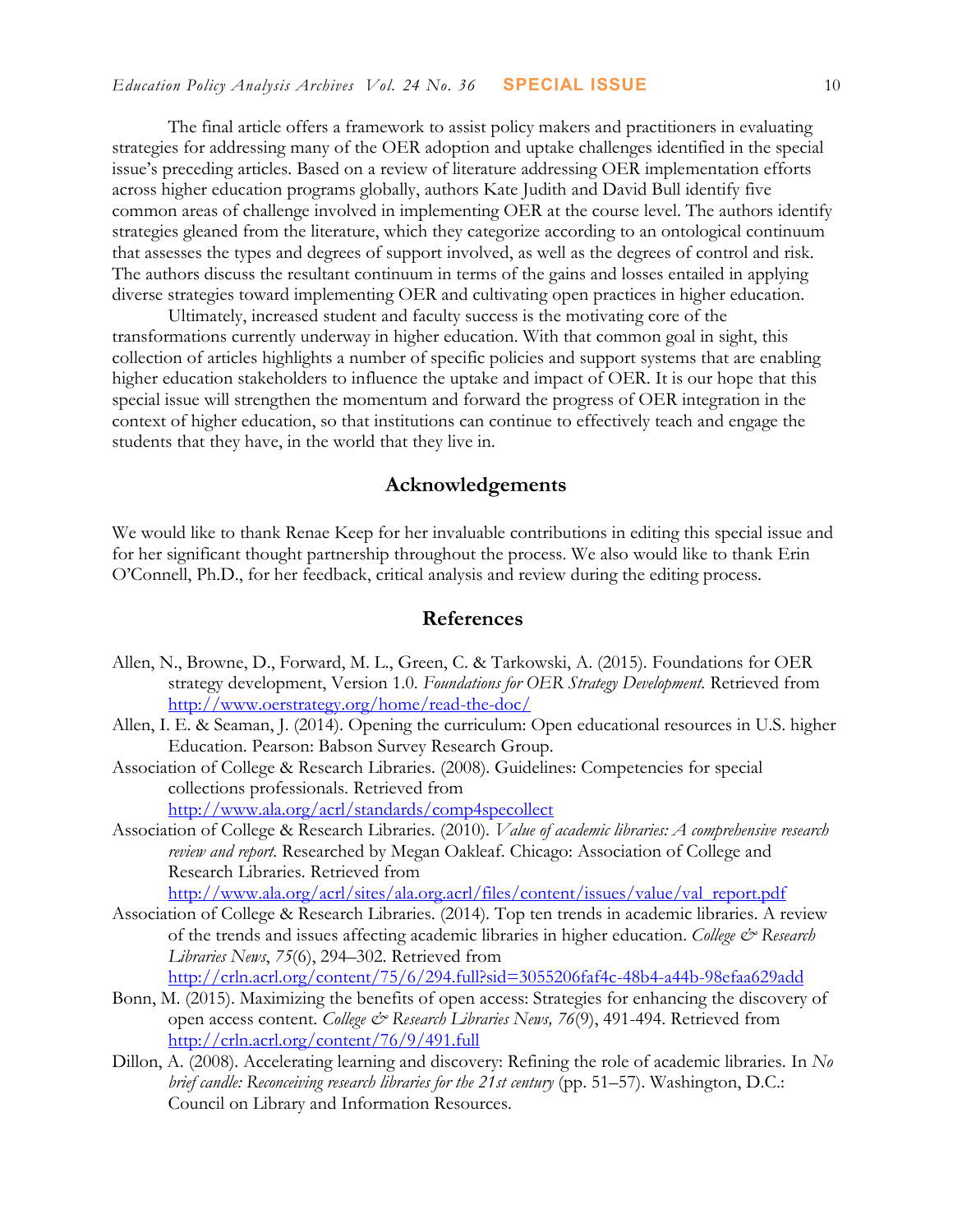- Dyas-Correia, S. & Devakos, R. (2014). *Open access and collection development policies: Two solitudes?* Paper presented at the annual meeting of The International Federation of Library Associations and Institutions, Lyon, France. Retrieved from<http://library.ifla.org/839/1/108-correia-en.pdf>
- European Schoolnet. (2009). *Progress report*. Open Educational Resources Teacher Network Project. Unpublished manuscript.
- Fenlon, K., Jett, J. & Palmer, C. L. (2011). Digital collections and aggregations*. DH Curation Guide*. Retrieved from<http://guide.dhcuration.org/contents/digital-collections-and-aggregations/>
- International Federation of Library Associations. (2015). IFLA *statement on open access to scholarly literature and research documentation.* Retrieved from [http://www.ifla.org/publications/ifla](http://www.ifla.org/publications/ifla-statement-on-open-access-to-scholarly-literature-and-research-documentation)[statement-on-open-access-to-scholarly-literature-and-research-documentation.](http://www.ifla.org/publications/ifla-statement-on-open-access-to-scholarly-literature-and-research-documentation)
- Janice, S.-W., Donovan, G., & Bender, L. (2008). Transforming the library: The case for libraries to end incremental measures and solve problems for their campuses now. *Library Administration & Management* 22(3), 130-134.
- Johnson, R. K. (2004, March). *Open access: Unlocking the value of scientific research*. Paper presented at The New Challenge for Research Libraries: Collection Management and Strategic Access to Digital Resources, Oklahoma. Retrieved from [http://www.sparc.arl.org/sites/default/files/johnson\\_openaccess.pdf](http://www.sparc.arl.org/sites/default/files/johnson_openaccess.pdf)
- Jones, D. (2011). On-demand information delivery: Integration of patron-driven acquisition into a comprehensive information delivery system. *Journal of Library Administration, 51*(7-8), 764-776. doi: 10.1080/01930826.2011.601275.
- Lawton, A. & Flynn, E. (2015) The value of open access publishing to health and social care professionals in Ireland. *Ariadne*, 73. Retrieved from: <http://www.ariadne.ac.uk/issue73/lawton-flynn>
- Lee, H. L. (2005). The concept of collection from the user's perspective. *Library Quarterly*, 75(1), 67- 85. 2005.
- Matarazzo, J. M., & Prusak, L. (1990). Valuing corporate libraries: A senior management survey. *Special Libraries 81*(2), 102-110.
- Mikael, L., Welling, P., Bukvova, H., Nyman, L., Björk, B. C., & Hedlund, T. (2011). The development of open access journal publishing from 1993 to 2009. *PLoS ONE, 6*(6). doi 10.1371/journal.pone.0020961. Retrieved from <http://journals.plos.org/plosone/article?id=10.1371/journal.pone.0020961>
- NISO Framework Advisory Group. (2007). *A framework of guidance for building good digital collections.* 3rd ed. Bethesda, MD: National Information Standards Organization.
- Palmer, C. L, Teffeau, L. C., & Pirmann, C. M. (2009). *Scholarly information practices in the online environment: Themes from the literature and implications for library service development.* Report commissioned by OCLC Research. Retrieved from [www.oclc.org/programs/publications/reports/2009-02.pdf](http://www.oclc.org/programs/publications/reports/2009-02.pdf)
- Marchionni, P. (2013, March 15). How digitized special collections are boosting experiences of teaching and learning. [Blog post]. Retrieved from [https://www.jisc.ac.uk/blog/how](https://www.jisc.ac.uk/staff/paola-marchionni)[digitised-special-collections-are-boosting-experiences-of-teaching-and-learning-15-mar-2013.](https://www.jisc.ac.uk/blog/how-digitised-special-collections-are-boosting-experiences-of-teaching-and-learning-15-mar-2013)
- Saunders, L. (2015). Academic libraries strategic plans: Top trends and under-recognized areas. *The Journal of Academic Librarianship*, *41*, 285-291.
- Scholarly Publishing and Academic Resources Coalition (2016). SPARC: Open Access, website. Retrieved from sparcopen.org/open-access/
- Wiley, D., Williams, L., DeMarte, D., & Hilton, J. (2016). The tidewater Z-degree an[d the INTRO](http://dx.doi.org/10.14507/epaa.v23.1828)  model for sustaining OER adoption. *Education Policy Analysis Archives, 24*(36). [http://epaa.asu.edu/ojs/article/view/1828](http://dx.doi.org/10.14507/epaa.v23.1828)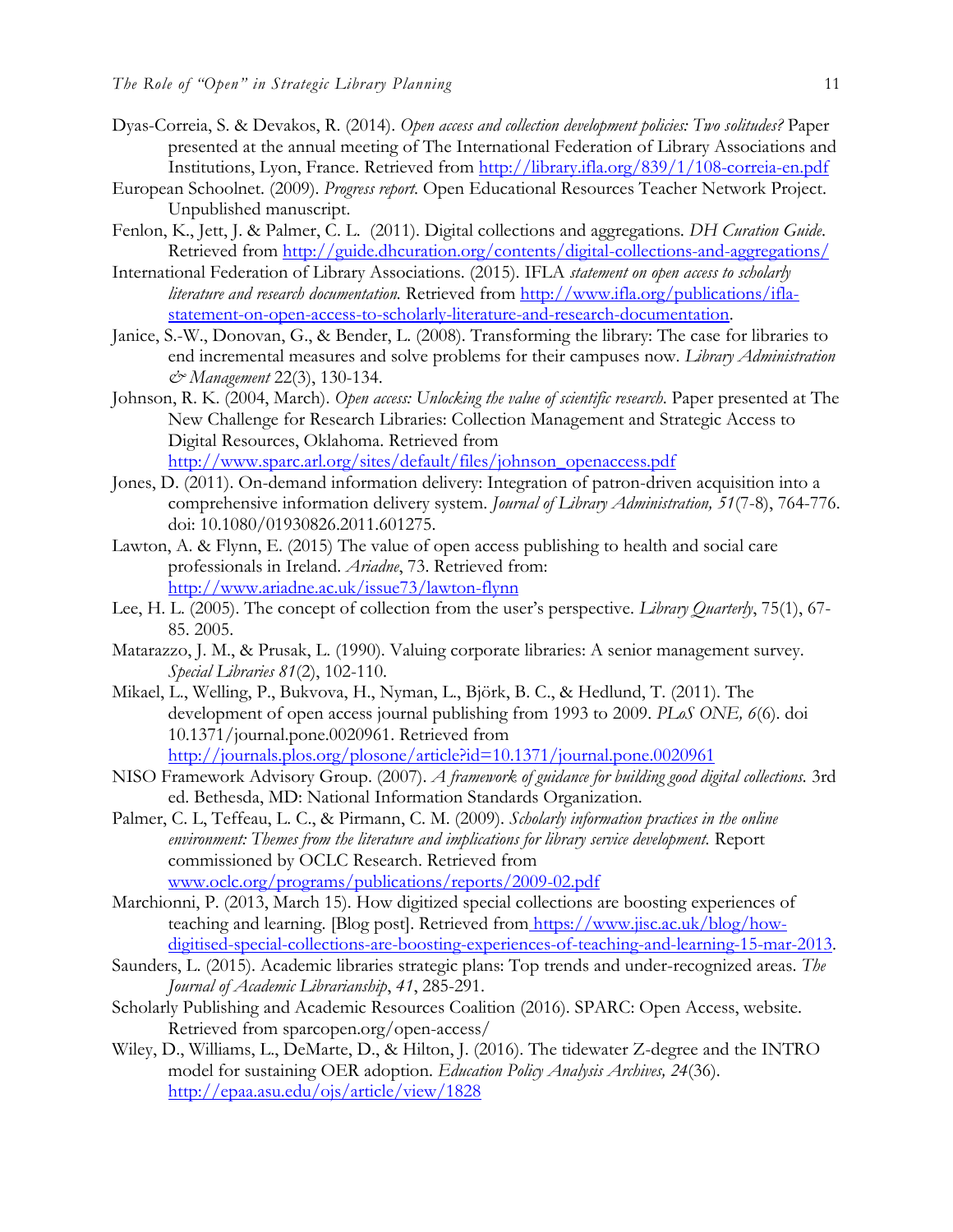The William and Flora Hewlett Foundation. (2013). *Open educational resources: Breaking the lockbox on education* (White paper). The William & Flora Hewlett Foundation. Retrieved from [http://www.hewlett.org/sites/default/files/OER%20White%20Paper%20Nov%2022%202](http://www.hewlett.org/sites/default/files/OER%20White%20Paper%20Nov%2022%202013%20Final_0.pdf)  $013\%20$ Final  $0.$ pdf

## **About the Authors**

#### **Lisa Petrides**

Institute for the Study of Knowledge Management in Education lisa@iskme.org

Lisa Petrides, Ph.D. is CEO and founder of the Institute for the Study of Knowledge Management in Education (ISKME). A former professor in the Department of Organization and Leadership at Columbia University, Teachers College, her research and teaching interests include information science, decision-making, and issues of access and equity in education. Petrides also leads OER Commons (www.oercommons.org), a digital public library of open educational resources and collaboration platform that supports and facilitates the creation, sharing, and modification of open educational resources. Petrides received her Ph.D. from Stanford University.

#### **Letha Goger**

Fresno Pacific University

[lethagoger@gmail.com](mailto:lethagoger@gmail.com)

Letha Goger, M.A., M.L.I.S., is an education and library consultant whose work focuses on open education initiatives. Previously a librarian with the University of California, she has also served as digital librarian for OER Commons, ISKME's digital public library of open educational resources. Engaged in K-20 public education for fifteen years, Goger has extensive experience in the school, academic and public library sectors, and is currently adjunct faculty at Fresno Pacific University, School of Education.

#### **Cynthia Jimes**

Institute for the Study of Knowledge Management in Education

cynthia@iskme.org

Cynthia Jimes, Ph.D., is Director of Research at the Institute for the Study of Knowledge Management in Education (ISKME), where she has led international projects over the past 10 years focusing on the impact of open educational resources on teaching and learning. While living in Sweden from 1995 to 2004, she worked in both the private and public sectors, holding positions in research consulting, teaching high school and college, and obtaining her Ph.D. in Information Science from Uppsala University in Sweden.

# **About the Co-Guest Editors**

#### **Lisa Petrides**

Institute for the Study of Knowledge Management in Education lisa@iskme.org

Lisa Petrides, Ph.D. is CEO and founder of the Institute for the Study of Knowledge Management in Education (ISKME). A former professor in the Department of Organization and Leadership at Columbia University, Teachers College, her research and teaching interests include information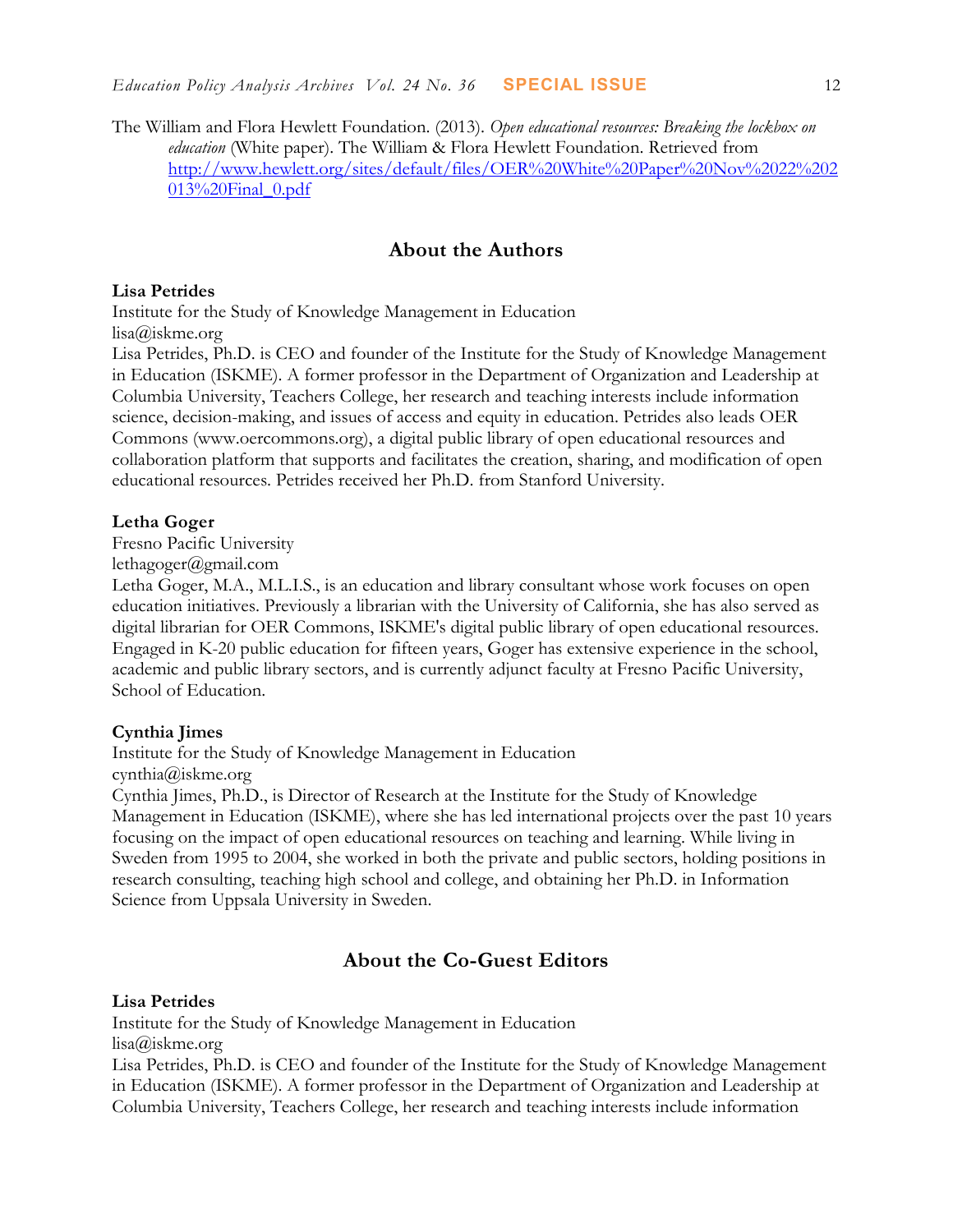science, decision-making, and issues of access and equity in education. Petrides also leads OER Commons [\(www.oercommons.org\)](http://www.oercommons.org/), a digital public library of open educational resources and collaboration platform that supports and facilitates the creation, sharing, and modification of open educational resources. Petrides received her Ph.D. from Stanford University.

## **Cynthia Jimes**

Institute for the Study of Knowledge Management in Education cynthia@iskme.org Cynthia Jimes, Ph.D., is Director of Research at the Institute for the Study of Knowledge Management in Education (ISKME), where she has led international projects over the past ten years focusing on the impact of open educational resources on teaching and learning. While living in Sweden from 1995 to 2004, she worked in both the private and public sectors, holding positions in research consulting, teaching high school and college, and obtaining her Ph.D. in Information Science from Uppsala University in Sweden.

# **SPECIAL ISSUE Models of Open Education in Higher Education**

# education policy analysis archives

Volume 24 Number 36 March 28, 2016 ISSN 1068-2341

# @

SOME RIGHTS RESERVED Readers are free to copy, display, and distribute this article, as long as the work is attributed to the author(s) and **Education Policy Analysis Archives,** it is distributed for noncommercial purposes only, and no alteration or transformation is made in the work. More details of this Creative Commons license are available at

http://creativecommons.org/licenses/by-nc-sa/3.0/. All other uses must be approved by the author(s) or **EPAA**. **EPAA** is published by the Mary Lou Fulton Institute and Graduate School of Education at Arizona State University Articles are indexed in CIRC (Clasificación Integrada de Revistas Científicas, Spain), DIALNET (Spain), [Directory of Open Access Journals,](http://www.doaj.org/) EBSCO Education Research Complete, ERIC, Education Full Text (H.W. Wilson), QUALIS A2 (Brazil), SCImago Journal Rank; SCOPUS, SOCOLAR (China).

Please contribute commentaries at http://epaa.info/wordpress/ and send errata notes to Gustavo E. Fischman [fischman@asu.edu](mailto:fischman@asu.edu)

**Join EPAA's Facebook community** at<https://www.facebook.com/EPAAAAPE> and **Twitter feed** @epaa\_aape.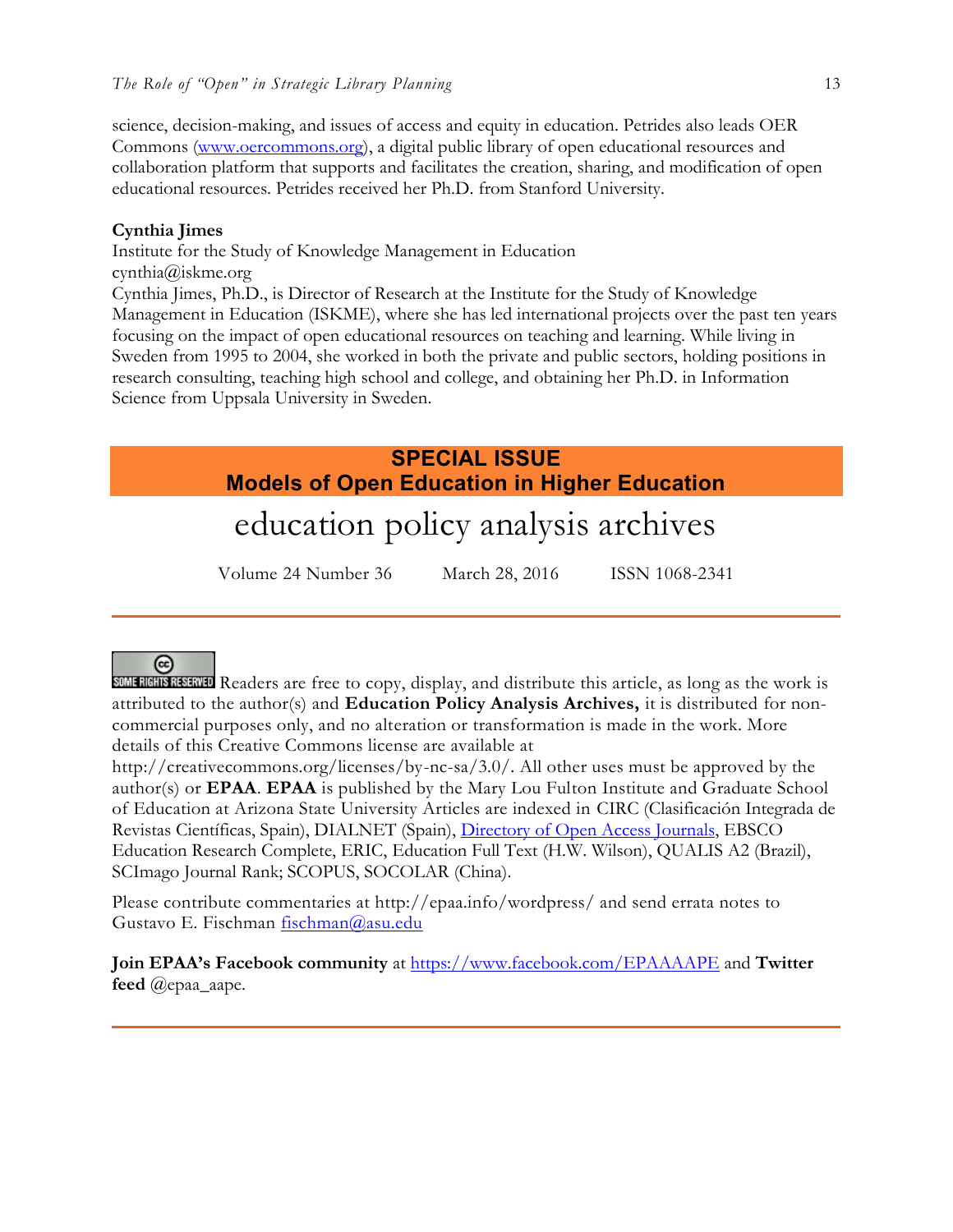# education policy analysis archives editorial board

Lead Editor: **Audrey Amrein-Beardsley** (Arizona State University) Executive Editor: **Gustavo E. Fischman** (Arizona State University) Associate Editors: **Sherman Dorn**, **David R. Garcia**, **Oscar Jimenez-Castellanos**, **Eugene Judson**, **Jeanne M. Powers** (Arizona State University)

**Cristina Alfaro** San Diego State University

**Gary Anderson** New York University

**Michael W. Apple** University of Wisconsin, Madison **Jeff Bale** OISE, University of Toronto, Canada

**David C. Berliner** Arizona State University

**Casey Cobb** University of Connecticut

**Arnold Danzig** San Jose State University

**Linda Darling-Hammond**  Stanford University

**Elizabeth H. DeBray** University of Georgia

**Chad d'Entremont** Rennie Center for Education Research & Policy

**John Diamond** University of Wisconsin, Madison

**Matthew Di Carlo** Albert Shanker Institute

**Michael J. Dumas** University of California, Berkeley

**Kathy Escamilla** University of Colorado, Boulder

**Melissa Lynn Freeman** Adams State College

**Rachael Gabriel** University of Connecticut

**Amy Garrett Dikkers** University of North Carolina, Wilmington

**Gene V Glass** Arizona State University

**Ronald Glass** University of California, Santa Cruz

**Jacob P. K. Gross** University of Louisville

**Julian Vasquez Heilig** California State University, Sacramento **Aaron Bevanot** SUNY Albany **Kimberly Kappler Hewitt** University of North Carolina Greensboro

**Henry Braun** Boston College **Steve Klees** University of Maryland **Nelly P. Stromquist** University

**Jaekyung Lee S**UNY Buffalo

**Jessica Nina Lester** Indiana University

**Amanda E. Lewis** University of Illinois, Chicago

**Chad R. Lochmiller** Indiana University

**Christopher Lubienski** University of Illinois, Urbana-Champaign

**Sarah Lubienski** University of Illinois, Urbana-Champaign

**William J. Mathis** University of Colorado, Boulder

**Michele S. Moses** University of Colorado, Boulder

**Julianne Moss** Deakin University, Australia

**Sharon Nichols** University of Texas, San Antonio

**Eric Parsons** University of Missouri-Columbia

**Susan L. Robertson** Bristol University, UK

**Gloria M. Rodriguez** University of California, Davis **R. Anthony Rolle** University of Houston

**A. G. Rud** Washington State University

**Eric M. Haas** WestEd **Patricia Sánchez** University of University of Texas, San Antonio **Janelle Scott** University of California, Berkeley **Jack Schneider** College of the Holy Cross

**Aimee Howley** Ohio University **Noah Sobe** Loyola University

of Maryland

**Benjamin Superfine** University of Illinois, Chicago

**Maria Teresa Tatto**  Michigan State University

**Adai Tefera** Virginia Commonwealth University

**Tina Trujillo** University of California, Berkeley

**Federico R. Waitoller** University of Illinois, Chicago

**Larisa Warhol** University of Connecticut

**John Weathers** University of Colorado, Colorado Springs

**Kevin Welner** University of Colorado, Boulder

**Terrence G. Wiley** Center for Applied Linguistics

**John Willinsky**  Stanford University

**Jennifer R. Wolgemuth**  University of South Florida

**Kyo Yamashiro** Claremont Graduate University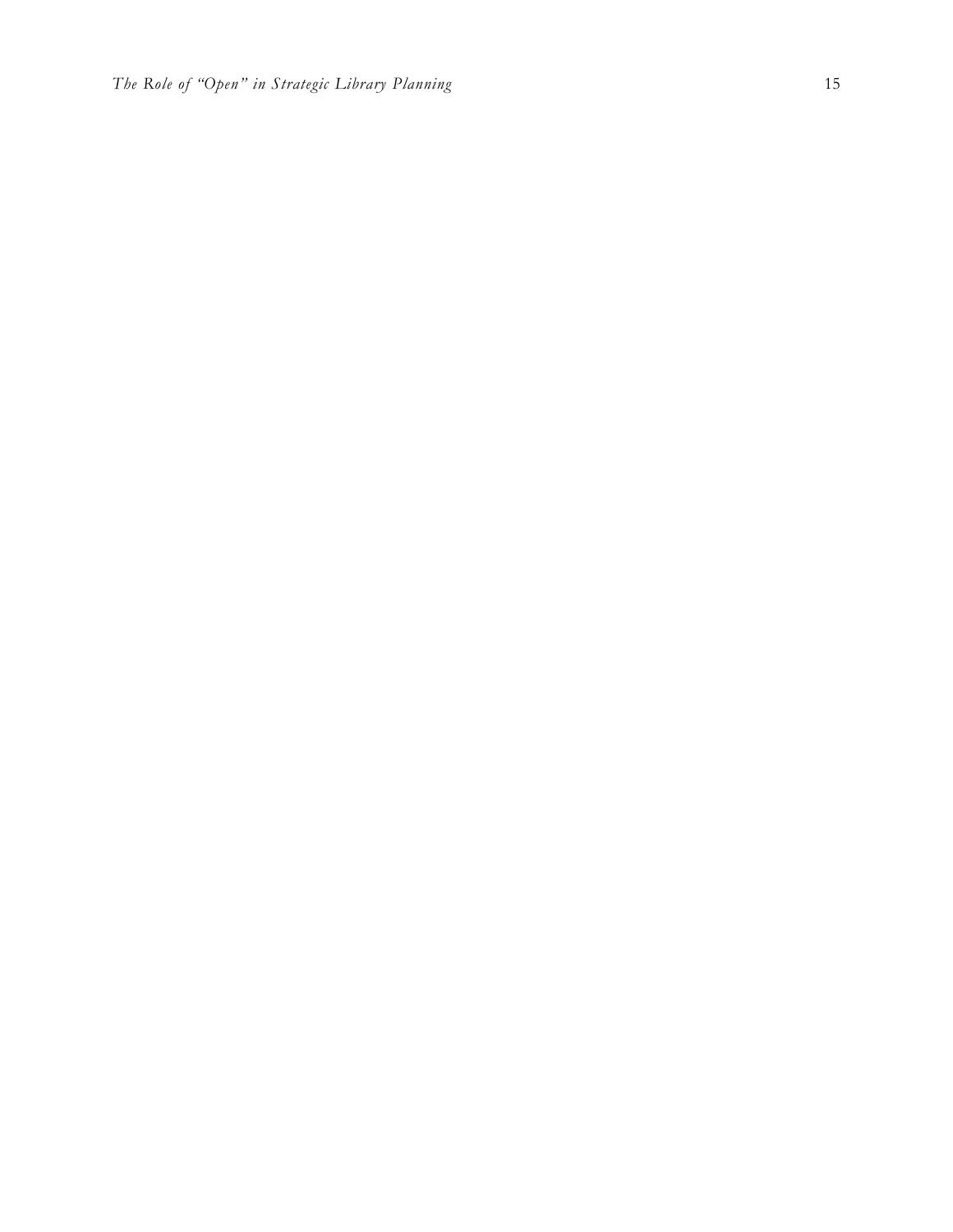# archivos analíticos de políticas educativas consejo editorial

Editor Ejecutivo: **Gustavo E. Fischman** (Arizona State University) Editores Asociados: **Armando Alcántara Santuario** (Universidad Nacional Autónoma de México), **Jason Beech**, (Universidad de San Andrés), **Antonio Luzon**, Universidad de Granada

**Claudio Almonacid**

Universidad Metropolitana de Ciencias de la Educación, Chile **Miguel Ángel Arias Ortega**  Universidad Autónoma de la Ciudad de México **Xavier Besalú Costa**  Universitat de Girona, España

**Juan Carlos González Faraco**  Universidad de Huelva, España

**María Clemente Linuesa**  Universidad de Salamanca, España

**Jaume Martínez Bonafé** Universitat de València, España

**[Xavier Bonal](javascript:openRTWindow() Sarro** Universidad Autónoma de Barcelona, España

**[Antonio Bolívar](javascript:openRTWindow() Boitia** Universidad de Granada, España

**[José Joaquín Brunner](javascript:openRTWindow()** Universidad Diego Portales, Chile

**[Damián Canales Sánchez](javascript:openRTWindow()** Instituto Nacional para la Evaluación de la Educación, México

**Gabriela de la Cruz Flores** Universidad Nacional Autónoma de México

**[Marco Antonio Delgado Fuentes](javascript:openRTWindow()** Universidad Iberoamericana, México **[Inés Dussel](javascript:openRTWindow()**, DIE-CINVESTAV, México

**[Pedro Flores Crespo](javascript:openRTWindow()** Universidad Iberoamericana, México

**Ana María García de Fanelli**  Centro de Estudios de Estado y Sociedad (CEDES) CONICET, Argentina

**Alejandro Márquez Jiménez**  Instituto de Investigaciones sobre la Universidad y la Educación, UNAM, México **María Guadalupe Olivier Tellez**,

Universidad Pedagógica Nacional, México **[Miguel Pereyra](javascript:openRTWindow()** Universidad de

Granada, España

**[Mónica Pini](javascript:openRTWindow()** Universidad Nacional de San Martín, Argentina

**Omar Orlando Pulido Chaves** Instituto para la Investigación Educativa y el Desarrollo Pedagógico (IDEP)

**[José Luis Ramírez](javascript:openRTWindow() Romero** Universidad Autónoma de Sonora, México **[Paula Razquin](javascript:openRTWindow()** Universidad de San Andrés, Argentina

**José Ignacio Rivas Flores** Universidad de Málaga, España **[Miriam Rodríguez Vargas](javascript:openRTWindow()** Universidad Autónoma de Tamaulipas, México **José Gregorio Rodríguez**  Universidad Nacional de Colombia, Colombia **[Mario Rueda Beltrán](javascript:openRTWindow()** Instituto de Investigaciones sobre la Universidad y la Educación, UNAM, México **José Luis San Fabián Maroto**  Universidad de Oviedo, España

**[Jurjo Torres Santomé](javascript:openRTWindow()**, Universidad de la Coruña, España

**[Yengny Marisol Silva Laya](javascript:openRTWindow()** Universidad Iberoamericana, México

**Juan Carlos Tedesco** Universidad Nacional de San Martín, Argentina

**Ernesto Treviño Ronzón** Universidad Veracruzana, México

**[Ernesto Treviño](javascript:openRTWindow() Villarreal**

Universidad Diego Portales Santiago, Chile **[Antoni Verger Planells](javascript:openRTWindow()** Universidad Autónoma de Barcelona, España **[Catalina Wainerman](javascript:openRTWindow()** Universidad de San Andrés, Argentina **Juan Carlos Yáñez Velazco** Universidad de Colima, México